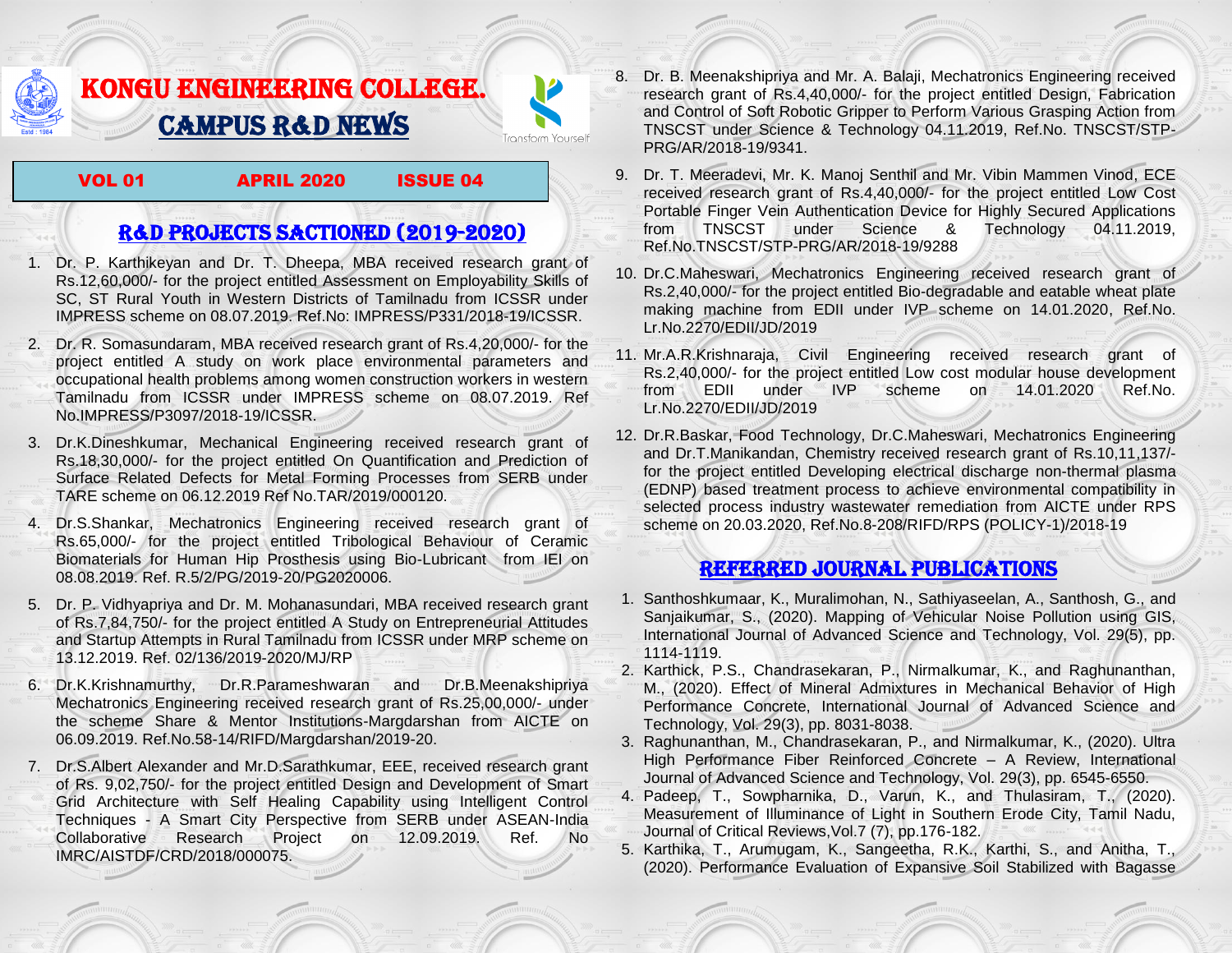Ash and Coir Fibers, Test Engineering & Management, Vol. 83, pp. 6913- 6919.

- 6. Ravishankar, T., Dinesh, K.,Angappan, S., and Dharmaraj, K., (2020). Performance analysis of solar box cooker, International Journal of Engineering Research and Technology, Vol. 9(4), pp.317-321.
- 7. Saravana Kumar, J., Mohan Prasanth, M., Rajasekar, R., and Praseetha, P., (2020). Fabrication and characterization of tailor-made novel electrospectrum fibrous polyurethane scaffolds decorated with Propolis and Neem oil for tissue engineering applications, Journal of Industrial Textiles, Vol.49(9), pp.1178-1197.
- 8. Kasthuri, N., Sathya Narayanan, V., Hari Shri Ram, A. M., Jaishree, S., Krishna Prasath, R., and Mohamed Arish, M., (2020). Noninvasive Technique for Diabetic Prediction Using ECG and PPG Signal Parameters, International Journal of Advanced Science and Technology, Vol. 29(3), pp.6504 – 6512.
- 9. Nirmala Devi, P., Vigneswaran, V., Sowmitha, S., and Sri Surya, S.M., (2020). Automation for Pulp Mixing in Paper Industries, International Journal of Scientific and Technology Research, Vol 9( 4), pp.3240-3243.
- 10.Vijayalakshmi, J., Vinay Kumar, S. B., Radhika, B., and Prasad Jones Christydass., (2020). Design of circular antenna with codirectional CSRR for pentaband applications, International Journal of Advanced Science and Technology, Vol 29(3), pp.9063 – 9072.
- 11.Deepa, G.,Balambigai, S.,Janarthanan, P.P., Kousalya, J., Medhini,K., and Nandhini.M., (2020).Optimization of cluster head election in VANET, Journal of Test Engineering and Mangement, Vol 83, pp.11631-11636.
- 12.Deepa, G.,Govindarajan, D.,Balambigai, S.,Sowntharya, S.,Yoga Lakshmi, M., and Vishal Kumar, P. M., (2020).Cross layer design method for efficient data delivey in VANET for city scenarios, Journal of Test Engineering and Mangement, Vol 83,pp.11626-11630.
- 13.Suresh, M., Medhat Elkelawy., Hagar Alm-Eldin Bastawissi., Khaled Khodary Esmaeil., Ahmed Mohamed Radwan., Hitesh Panchal., Kishor Kumar., Sadasivuni ., and Mohammad Israr.,(2020). Maximization of biodiesel production from sunflower and soybean oils and prediction of diesel engine performance and emission characteristics through response surface methodology, Fuel, Vol. 266, pp. 117072.
- 14.Suresh,M., Dinesh Mevada., Hitesh Panchal., [Kishor Umar Sadasivuni.,](https://www.sciencedirect.com/science/article/pii/S2352801X19303042#!) [Mohammad Israr.,](https://www.sciencedirect.com/science/article/pii/S2352801X19303042#!) [Swapnil Dharaskar.,](https://www.sciencedirect.com/science/article/pii/S2352801X19303042#!) and Hemin Thakkar., (2020). Effect of fin configuration parameters on performance of solar still: A review Groundwater for sustainable development, Vol.10, pp.100289.
- 15.Suresh, M.Kamlesh Pansal., [BharatRamani .](https://www.sciencedirect.com/science/article/pii/S2352801X19303935#!), [Kishor kumar, S.,H](https://www.sciencedirect.com/science/article/pii/S2352801X19303935#!)itesh, P.[,Muthu Manokar.](https://www.sciencedirect.com/science/article/pii/S2352801X19303935#!), Ravishankar, S.,and Kabeel Mohammad Israr., (2020).Use of solar photovoltaic with active solar still to improve distillate output: A review. Groundwater for sustainable development, Vol.10, pp.100341.
- 16.Gomathi, S.,Murugesan, G.,Sasikala, S., and Murali, L., (2020).A novel implementation of combined systolic and folded architecture for adaptive filters in FPGA, [Microprocessors and Microsystems](https://www.sciencedirect.com/science/journal/01419331), Vol.74, 103018.
- 17.Manimegalai, M., Janarthanan, P.P., Selvapriya, S., Suganthan, V., and Vinith, S., (2020). Intelligence Search of Precious Liquid, International Journal of Scientific and Technology Research, Vol 9(4), pp 3704-3707.
- 18.Ramyea, R.,Sathya Narayanan, V., Sowntharya, S., Yoga Lakshmi, M., and Vishal Kumar, P. M.,(2020).Wideband Cooperative Spectrum Sensing in Cognitive Radio Network, International Journal of Advanced Science and Technology, Vol 29(3). pp. 7687-7696.
- 19.Prabhuram, N., Gokulkannan, R., Gowdham, V., and Arul Vignesh, R.,(2020).Fire detection using CNN approach, International Journal of Scientific and Technology Research, Vol 9(4), pp. 3849-3853.
- 20.Saravana Balaji, B., Vishnu Raja, P., Anand Nayyar, P., Sanjeevikumar., and Sanjeevi Pandiyan., (2020). Enhancement of Security and Handling the Inconspicuousness in IoT Using a Simple Size, Energies, Vol.13, 1795.
- 21.Deepa, D., Selvaraj, S., Raaji, M., and Tamilarasi, A., (2020). Exploring Domain Specific Sentiment from Stock Investor Tweets, International Journal of Advanced Science and Technology, Vol.29 (6s), pp.2067-2073.
- 22.Mohana, R.S., Gayathri, V., Kousalya, K., and Kalaiselvi, S., (2020). Diabetic Retinopathy Stages Classification using Convolutional Neural Network Architecture, Test Engineering and Management, Vol.83, pp.14776 – 14783.
- 23.Mohana, R.S., Gomathi, S., Harrish, S.J., and Hindhuja, K.M., (2020). Enhanced Aspect Sentiment Analysis for Company Profiling and Employee Opinion Mining, International Journal of Advanced Science and Technology, Vol. 29 (8s), pp.1034-1044.
- 24.Selvaraj, S., Thangarajan, R., and Prakash, P.S., (2020). Parameterization of Relationships in Creation of Social Graphs and their applications in Social Internet of Things (SIoT), Test Engineering and Management, Vol. 83, pp. 17422 – 17430.
- 25.Selvaraj, S., Deepa, D., Affiya, A., Aiswarya, G., and Brindha G.,(2020). RMS PROP: 2 – Class CNN Accuracy Model for Cervical Cancer Prediction and Classification in Deep Learning, International Journal of Advanced Science and Technology, Vol.29(6s), pp.2762 – 2769.
- 26.Selvaraj, S., Thangarajan, R., Varmitha, A., Vidhya, S., and Velliyangiri A., (2020). Development of a Seamless File Sharing (SEAFISH) Application using Object Relationship in Social Internet of Things (SIOT) Environment, International Journal of Advanced Science and Technology, Vol.29(6s), pp. 2612-2621.
- 27.Santhoshkumar, S., Gayathri, A., Hemalatha, R., Indhumathi, A., and Kavishree, C., (2020). Intelligent Traffic Light Cycle Control using Machine Learning, International Journal of Advanced Science and Technology Vol.29(6s), pp. 2644-2655.
- 28.Dharani,M.K., Santhoshkumar,S., Balaji, T., Dhayaneshwar, B., and Arunbarathy, S., (2020). Detection of Pneumonia from X-Ray Imaging using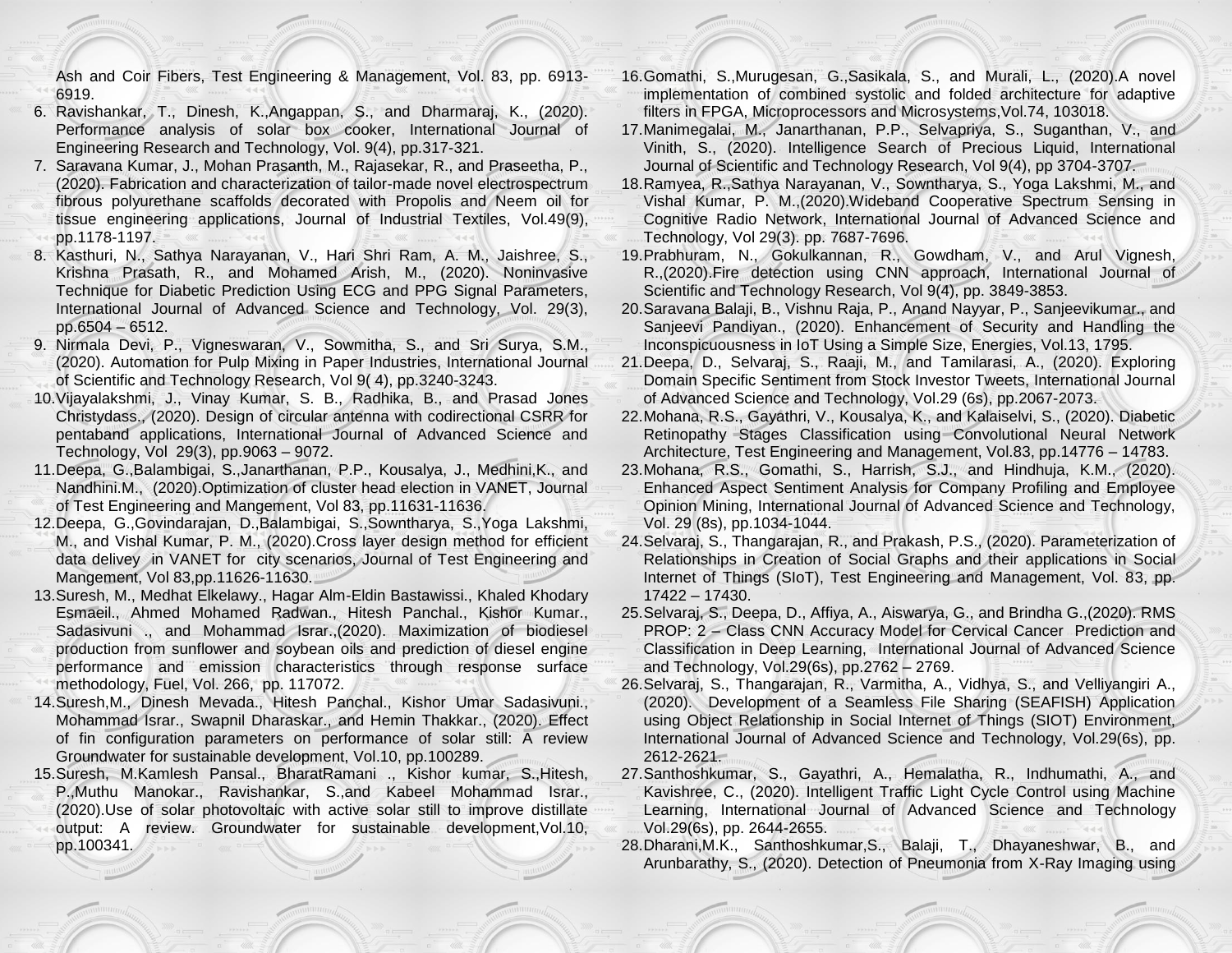Faster RCNN, International Journal of Control and Automation Vol.13(2s), pp. 227-234.

- 29.Saravanan, N.P., Sowmya, R., Srisoundari, K., and Suvalakshmi, K., (2020). Prediction of Diabetic Retinopathy from Retinal Images using Fuzzy Cmeans and Artificial Neural Networks, International Journal of Advanced Science and Technology Vol.29(6s), pp. 2677– 2683.
- 30.Nirmaladevi, K., Shanthi, S., Agila, T., Dharani, R.T., and Dhivyapriya, P., (2020). Analysis and Prediction of Diabetes using Machine Learning, Test Engineering and Management, Vol.83, pp.14533 -14538.
- 31.Shanthi, S., Nirmaladevi, K., and Pyingkodi, M., (2020). Data Visualization Tools and Techniques for Big Data Analytics, Test Engineering and Management, Vol.83, pp. 5999-6006.
- 32.Natesan, P., Gothai, E., Thamilselvan, R., and Rajalaxmi, R.R., (2020). Identification of Weeds from Crops Using Convolutional Neural Network, International Journal of Scientific and Technology Research, Vol.9(4), pp.842-847.
- 33.Dinesh, K., Santhi, J., Kousalya, K., Jenita Hermina, J., and Gokulapriya, M., (2020). Result Management System for analyzing Student and Faculty Information (RMSSFI), Test Engineering and Management, Vol.83, pp. 17277-17284.
- 34.Dishore, S.V., and Albert Alexander, S., (2020).A Novel PV Fed Asymmetric Multilevel Inverter with Reduced THD for a Grid-Connected System, International Transactions on Electrical Energy Systems,Vol.30(4), e12267.
- 35.Prabhakaran, N., Tamilselvan, S., Bhuvaneshwaran, M.,Kumarasan, S., Srinivasan, M.,and Ravi,S., (2020). Design and Development of Thrusters for Groundnut, International Journal of Scientific & Technology Research, Vol. 9(4), pp.447-448.
- 36.Gomathy, S., Sabarimuthu, M., Priyadharshini, N., and Kamalesh, M.S., (2020). Energy Management System and Peak Shaving Algorithm for Smart Home Integrated with Renewable Energy, International Journal of Scientific & Technology Research , Vol.9(4), pp.441-444.
- 37.Gomathy, S., Senthilnathan, N.,Swathi, S., Poorviga, R., and Dinakaran, P., (2020). Review on Multi input Multi output DC-DC converter, International Journal of Scientific & Technology Research, Vol. 9(4), pp.428-432.
- 38.Logesh, S.K., Maheswari, S., and Aruna, S., (2020). Automated Coconut Deshelling Machine, Test Engineering and Management, Vol.83, pp.14168- 14173.
- 39.Sabarimuthu, M., Arun Kumar, M., Jayaprakash, V., Vinodhkanna, M., and Radha, J.,(2020). Development and analysis of low cost power quality meter using ZCD method, Test Engineering and Management, Vol. 83, pp. 16519- 16525.
- 40.Sarathkumar, D., Sethupathy.P, Sasmitha.P, Sri Harini.R, and Rakesh Vignesh.J, (2020). Design and Fabrication of Chili Seperator using Digital Image Processing, Test Engineering & Management, Vol. 83, pp.12490 – 12494.
- 41.Babin Dhas, D., and Vetrivel, S.C. (2020), Innovator Find Producer to Merge Expertise and Finance New Projects, Test Engineering and Management, Vol.83, pp.17760 -17768.
- 42.Babin Dhas, D., and Vetrivel, S.C. (2020), Substantiate the Intervention Effect of Work-Life Balance in SME's With Special Reference in Chennai, Test Engineering and Management. Vol.83, pp.17769 – 17781.
- 43.. Vetrivel, S.C., Krishnamoorthy, V., Rajini, J., and Preethi, M., (2020). Stress Management Strategies with Reference to Garment Employees in Tamil Nadu State, India, Test Engineering and Management Vol.83, pp.17820- 17830.
- 44. Vetrivel, S.C., Krishnamoorthy, V., Rajini, J., and Santhiya, P., (2020), A Study on Factors Influencing Employee Job Satisfaction with Special Reference to Spinning Mills in Tamil Nadu, Test Engineering and Management, Vol.83, pp.17809 - 17819.
- 45.Gokulpriye P, V.Anandavel and Kavin P, (2020). Financial Performance Analysis of selected Food Companies in Tamilnadu, Adalya Journal, Vol. 9(4), pp.142-150.
- 46.Poornima, G., and Anandavel, V., (2020). Study on Earnings Manipulation Benchmark for Selected Companies from NSE-Nifty, Adalya Journal, Vol.9(4), pp. 315-324.
- 47.Hamsanandhini, S., Thilagaraj, T., and Sengottaiyan, N., (2020). Gustafson-Kessel Clustering Model to Identify the High-Level Performers in Educational Domain, International Journal of Scientific & Technology Research,Vol.9(4), pp.1022-1026.
- 48.Aruna, S., Maheswari, S., Logesh, S.K., Maran, M.R., and Navik,C.M., (2020). Smart Footwear Shop Based on Image Processing, Test Engineering and management, Vol.83, pp.13248 - 13253.
- 49.Lavanya, B., and Vennila, R., (2020). Bulk service queue models-A short compilation, International Journal of Advanced Science and Technology, Vol. 29(3), pp.7946-7950.
- 50.Kavitha Bharathi, S., Dhavamani, M., and Ranjith, K.R., (2020). Medical Image Detection with DICOM images, Test Engineering Management, Vol.83, pp.14685-14688.
- 51.Revathi, A., Geetha, A., and Sudha, D., (2020). The water quality parameters of some bore wells in Edappadi taluk, Salem district, Tamil nadu, Gedrag and Organisatie Review, Vol.33(2), pp.1559-1671.
- 52.Priakanth, P., Thangamani, M., and Gopikrishnan, S., (2020). Adaptive Cost-Sensitive Sparse Representation Truncated Gradient Online Classification (ACSSRTGC), International Journal of Emerging Technologies, Vol. 11(2), pp.283-288.
- 53.Karunakaran, S., Sivakumar, A., Balaji, J., Kumaresan, D., and Muralidhar, D., (2020). Trends and Challenges in Adoption of E-Payment Services in India, International Journal of Engineering and Advanced Technology,Vol.9(4), pp.1048-1055.